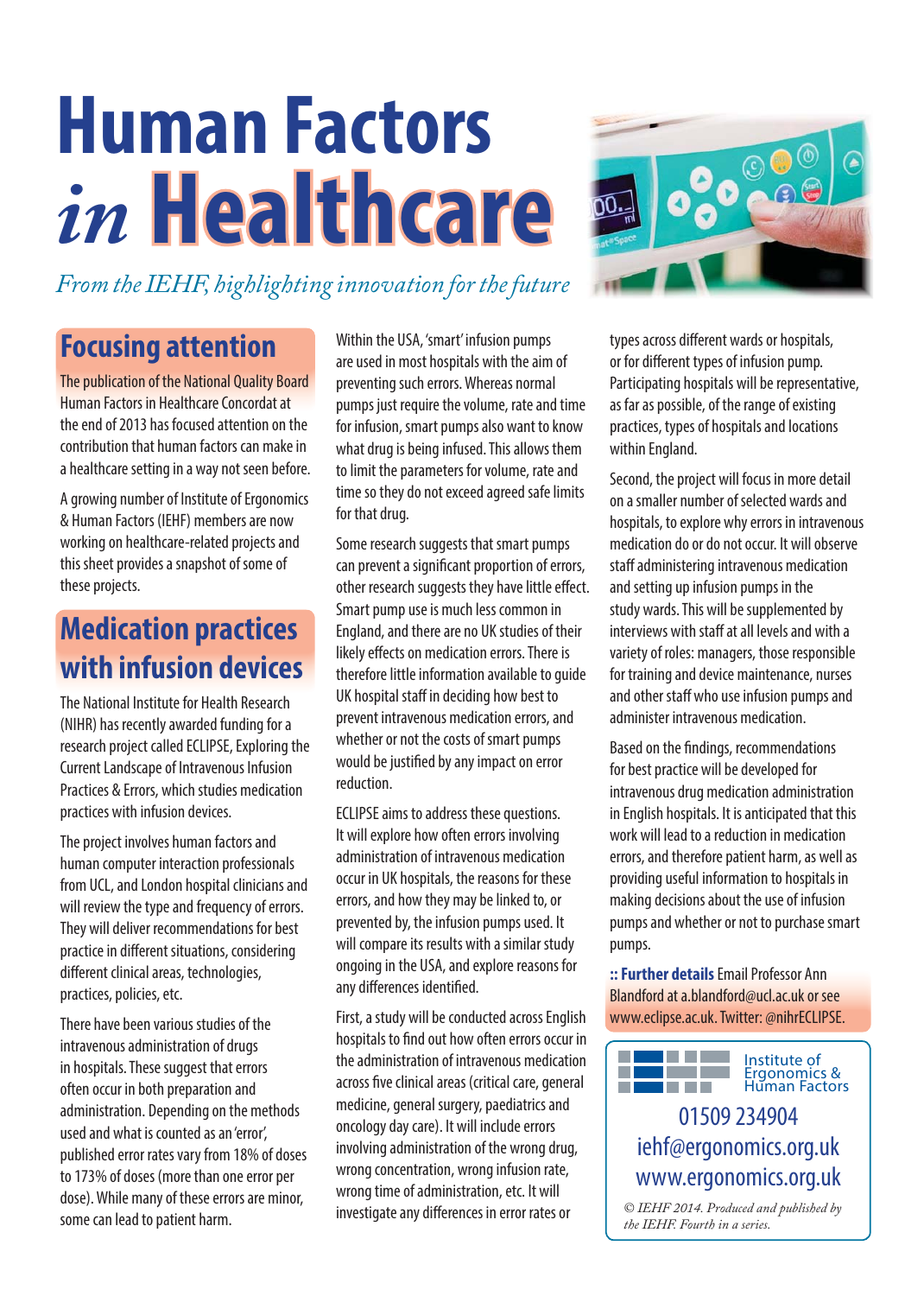## **Quality improvement in healthcare**

*This is a shortened version of a full paper, 'Human Factors & Ergonomics and Quality improvement in healthcare: Similarities & Diff erences', submitted by Dr Sue Hignett and Dr Ken Catchpole to the BMJ Quality & Safety publication.*

As part of the response to the catastrophic failings in the quality and safety of care at Mid Staffordshire NHS Foundation Trust, the National Quality Board Concordat has brought together 16 agencies with monitoring, educational, management, professional and legal roles with respect to the National Health Services to implement 'Human Factors in Healthcare' by adopting and best Human Factors & Ergonomics (HFE) practice to "minimise risk to patients and so optimise human performance in healthcare". At two planning meetings to discuss the Concordat it became apparent that there was considerable confusion about:

1. Human Factors - is this the same as Ergonomics, Human Factors Engineering, Organisational Psychology, etc.?

2. Similarities and differences between Human Factors and Quality Improvement (QI) – is Human Factors a new initiative or is it already being achieved through QI projects?

An example of a misconception and limited application of HFE is apparent within training programmes for non-technical skills for surgeons (NOTSS).

Catchpole has commented: "This behavioural safety approach, while entirely legitimate and increasingly well evidenced, is limited. Yet it has dominated perceptions of what constitutes HF[E] and shaped the application of HF[E] principles in healthcare. Frequently espoused by well-meaning clinicians and aviators, rather than academically qualified HF[E] professionals, it has led to misunderstandings about the range of approaches, knowledge, science and techniques that can be applied from the field of HF[E] to address patient safety and quality of care problems".

The similarities and differences between HFE and QI have been mapped by the authors in collaboration with QI colleagues to explore

the relationship between HFE and QI in healthcare. The philosophy of the disciplines is very different, with QI initiatives seeking to eliminate waste (Lean) and decrease variation (Six Sigma) whereas HFE uses task and systems analyses to understand and map human variance and re-design the interfaces and systems based on principles of individual participation and inclusion. There are other differences:

#### International definition:

HFE: IEA, 2000 (http://www.iea.cc/whats/) QI: No internationally agreed definition.

#### Also known as:

HFE: Human Factors, Ergonomics, Human Factors Engineering, Applied Human Factors, Human Factors Science QI: Kaizen, Quality Circles, Total Quality Management (TQM), Lean, Six Sigma, Process Improvement, Improvement Science, QI Science (implementation science)

#### Role of HFE/QI expert:

HFE: Expert knowledge about problem, propose intervention/improvement based on analysis of problem, facilitation (change agent). Looks at the humans and the system and then re-designs the tasks, interfaces and the system.

QI: Expert in improvement methodology, facilitation and coaching skills, recognition and reworking of barriers to workflow and pace. Looks at the system and then changes the humans with the focus on meeting the needs of customer demand and not necessarily considering the individual worker or optimal efficiency.

There are considerable advantages from a more structured relationship between HFE and QI. To achieve this, benchmarking the quality of all HFE training and expertise using four criteria is recommended: use of HFE tools, use of HFE knowledge, application of HFE to the design of equipment, medical devices, products, buildings, vehicles and systems, and direct involvement of qualified HFE professionals (Chartered or Registered Members of a federated society of the International Ergonomics Association (www. iea.cc/about/council.html)

**:: Further details** Email Sue Hignett at S.M.Hignett@lboro.ac.uk or Ken Catchpole at Ken.Catchpole@cshs.org.

#### **:: Publications**

Flin R, Bromiley M, Buckle P, et al. Changing behaviour with a human factors approach. BMJ 2013; 346:f1416.

National Quality Board. Human Factors in Healthcare: a Concordat from the National Quality Board. 2013 (http://bit.ly/1hIsXel)

Catchpole K. Spreading Human Factors expertise in Healthcare: Untangling the knots in People and Systems. BMJ Quality & Safety 2013; 22:793-797.

Carayon P, Xie A, Kianfar S. Human factors and Ergonomics as a patient safety practice. BMJ Quality & Safety 2014; 23:196-205.

## **The role of anaesthetic rooms**

A team from the University of Nottingham Human Factors Research Group is investigating the role that anaesthetic rooms play in providing efficient and safe surgical procedures, and how attitudes surrounding them may impact the potential for improvement within the operating suite. The anaesthetic room is a traditional structure within UK surgery, yet has been abandoned in the USA, Canada and Australia.

The research being undertaken takes on a multidisciplinary approach and unravels various dimensions surrounding the current use of anaesthetic rooms and their inclusion in new hospital builds or renovations. The research was designed to gather data from national, organisational and individual levels.

Both quantitative and qualitative methods will be used in conducting several studies focusing on anaesthetic and theatre preferences, management rationale in design, cost-efficiency of anaesthetic rooms, and finding consensus from conflicting evidence.

This research seeks to provide a holistic analysis of the role of anaesthetic rooms in UK surgery provision, willingness to change practice, the significance of tradition and professional domains, and aligning design of theatres with evidence of best practice. Future work may be able to draw on these findings as reflective of other complex systems.

**:: Further details** Email PhD Researcher Jeena Velzen at ezxjv@nottingham.ac.uk.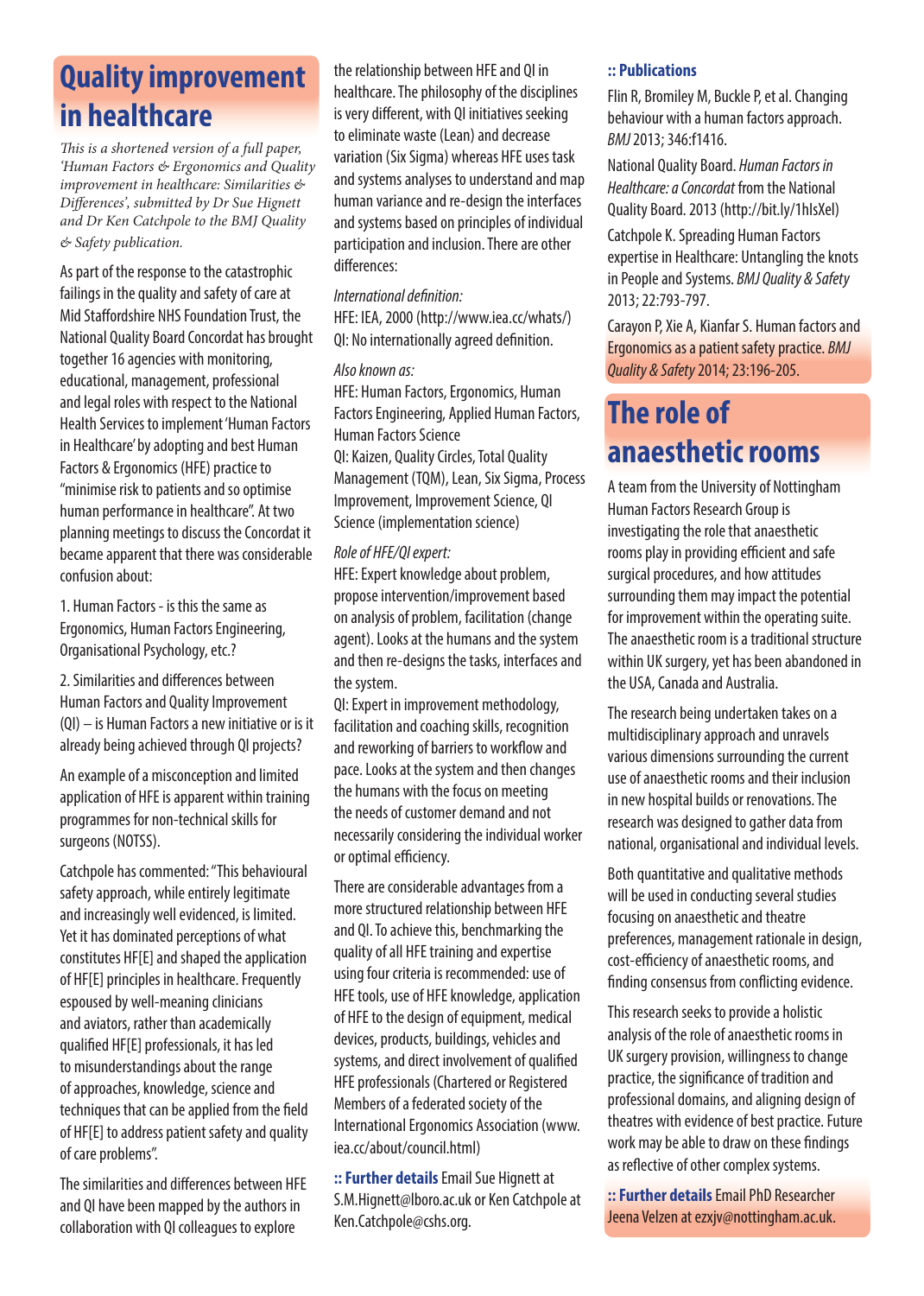## **Exploiting virtual environments**

Installing our latest Virtual Restorative Environment (VRE) "window-on-the-world" modules within the Intensive Care Unit of the Queen Elizabeth Hospital Birmingham (QEHB), ready for trials investigating patient cognitive restoration though improvement of sleep quality and the minimisation of delirium, has not been without its challenges.

As well as the inevitable ethics approval (which was, of course, particularly rigorous for the introduction of experimental human interface technologies into an environment such as the ICU), our prototypes were, after much paperwork, deemed to be Class I Medical Devices under classification rule 12 (Annex IX) of the Medical Devices Directive (MDD), requiring compliance with Annex VII of the MDD - 93/42/EEC. We're not altogether convinced of the significance or relevance of this, but a Class 1 Medical Device it is!

However, from a human factors perspective, of greater significance were the challenges faced whilst undertaking early informal, exploratory trials of wearability and usability with a range of interactive technologies. These were conducted both within a mockup ward facility and at the QEHB, and not only with ICU patients, but also with military amputees, burns victims, the elderly and others, including nursing and associated healthcare personnel.

The trials highlighted a range of issues relating to the exploitation of simulationbased technologies for patient cognitive and physical rehabilitation. The first VRE scenario to 'go live' within the ICU is a large-scale Virtual Environment based on a region close to the Devonshire village of Wembury.

Users can, if they wish, explore extensive stretches of coastal paths, beaches and clifftop regions, experience real-time sunsets and sunrises, observe a variety of animals and even relax on a virtual cabin cruiser. However, expecting ICU patients to possess the same perceptual, cognitive and physical capabilities to be able to navigate the 'Virtual Wembury' scenario freely, as might healthy participants using head-mounted displays, complex joysticks, gamepads or non-contact motion/



gesture-sensing technologies, is totally unrealistic.

VR head-mounted displays in a hospital ward, regardless of whether they are full-face, partial face, binocular or monocular are to be avoided at all costs. Not only to avoid any instances of cybersickness (which could be life-threatening for patients of all ages, especially those with medication), but also to promote good hygiene practice, minimise head and limb motion restrictions (especially in the presence of pillows, monitor cabling, catheters and so on), and to avoid facial and eye-to-eye communication problems with healthcare staff (including occlusion of eyeindicative symptoms).

Early trials also confirmed that even the most alert and physically capable ICU patients find the use of isotonic devices (multifunction gamepads or joysticks, even simple 2-axis 'retro' joysticks, be they whole-hand- or thumb-actuated) difficult and fatiquing.

One popular solution for many patients, and particularly those who are unable or unwilling to undertake lengthy virtual 'walks', is the Genius Ring Mouse (pictured right). This is a ring-mounted device that can be programmed to allow the patient to 'jump' between VR viewpoints by means of a single button press. Then, by gentle thumbstrokes of the device's sensitive miniature touchpad, they are able to look right and left to take in the sights and sounds of the virtual day and night time scenes. These are just a small handful of examples in what has become a complex, patient-by-patient review of the interactive capabilities of hospitalised individuals.

As a result of these early evaluations, we are now in possession of a two-year healthcare technologies grant from the Royal Centre for Defence Medicine. We will be evaluating a range of present-day and near-future interactive device solutions, a good number of which, such as the recently-launched Quadstick, have emerged following successful sponsorship outcomes from crowd-funding platforms such as Kickstarter and Indiegogo.

Nevertheless, there is still a serious need for fundamental human factors research to address the extent to which patients' perceptual-motor skills are compromised as a result of their injuries, post-operative conditions and extent and type of their medication.

The results of a sensory, motor and cognitive audit is now underway and the results will, in due course, help influence our choice of appropriate, patient-specific interfaces to the VREs and other, more interactive rehabilitation simulations we are developing. These include games-based 'incentive' spirometry for early weaning from mechanical ventilation.



**:: Further details** Email Professor Bob Stone at r.j.stone@bham.ac.uk or read the team's chapter in the forthcoming Springer‐Verlag book, Virtual and Augmented Reality in Healthcare 1.

#### **:: Publication**

Knight, J F, Stone, R J, & Qian, C (2012). Virtual Restorative Environments: Preliminary Studies in Scene, Sound and Smell. International Journal of Gaming and Computer-Mediated Simulations 4(3), Ludica Medica Special Issue; pp73-91.